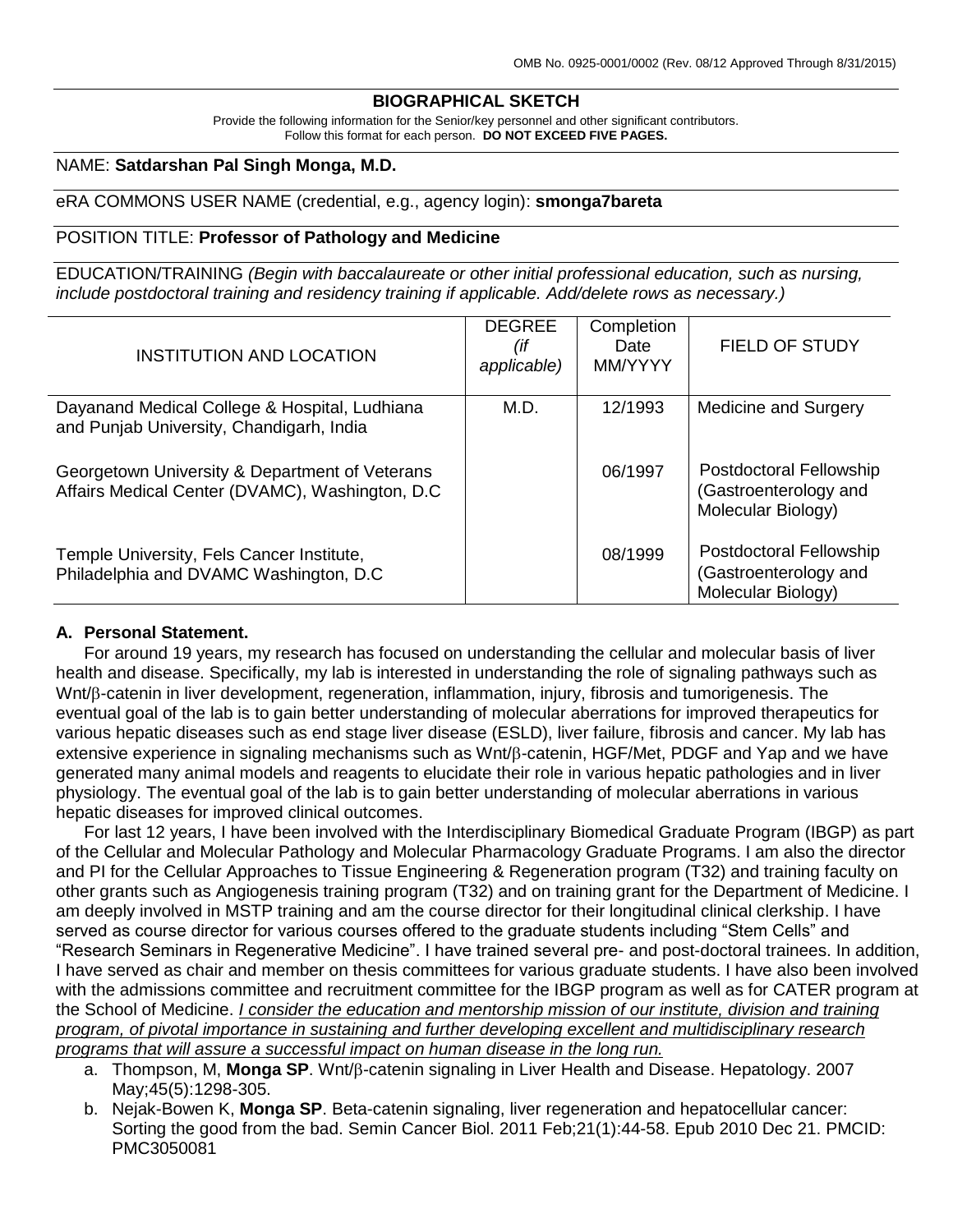- c. Lade AG, **Monga SP**. Beta-catenin signaling in hepatic development and progenitors: Which way does the WNT blow? Dev Dyn. 2011 Mar;240(3):486-500. PMCID: PMC4444432
- d. **Monga SP**. β-Catenin Signaling and Roles in Liver Homeostasis, Injury, and Tumorigenesis. Gastroenterology. 2015 Jun;148(7):1294-310. PMCID: PMC4494085

### **B. Positions and Honors**

### **Positions and Employment**

1999-2001: Research Associate, Department of Pathology, University of Pittsburgh, SOM, Pittsburgh, PA 2001-2003: Research Assistant Professor, Division of Cellular & Molecular Pathology, University of Pittsburgh 2004-2007: Assistant Professor of Pathology and Medicine, University of Pittsburgh, SOM, Pittsburgh, PA 2007-2012: Associate Professor of Pathology (Division of Experimental Pathology), University of Pittsburgh<br>2007-2012: Associate Professor of Medicine (Division of GI, Hepatology & Nutrition), University of Pittsburgl Associate Professor of Medicine (Division of GI, Hepatology & Nutrition), University of Pittsburgh 2008-present: Director, Division of Experimental Pathology, University of Pittsburgh, SOM, Pittsburgh, PA 2012-present: Professor of Pathology (Division of Experimental Pathology), University of Pittsburgh, SOM 2007-present: Professor of Medicine (Division of GI, Hepatology & Nutrition), University of Pittsburgh, SOM 2013-present: Program Director, Cellular Approaches to Tissue Engineering and Regeneration (T32, NIBIB) 2013-present: Vice Chair of Experimental Pathology, University of Pittsburgh, SOM 2015-present: Assistant Dean, Medical Scientist Training program, University of Pittsburgh, SOM 2016-present: Director: Liver Research Center, UPMC and University of Pittsburgh, SOM **Professional Memberships** 1999-present: PLUTO (American Association of University Pathologists) 2009-present: American Society for Clinical Investigations (ASCI) 2006-present: American Association for The Study of Liver Diseases (AASLD) 2002-present: American Society of Investigative Pathology (ASIP) 2001-present: American Association of Cancer Research (AACR) 1999-present: American Gastroenterology Association (AGA) **Other Experience (Selected)** 2008-2010: Program Chair, ASIP 2008-2013: Standing member, Hepatobiliary pathophysiology study section 2008-present: Associate Editor, American Journal of Pathology 2009-2013: Associate Editor, BMC-Cancer 2009-present: Liver Center External Advisory Committee, Albert Einstein, College of Medicine, Yeshiva University 2010: Chair, Meeting and Courses Task Committee for ASIP 2012-present: Editor-in-Chief: Current Pathobiology Reports, Springer Journals 2014-2016: Associate Editor, Journal of Hepatology 2008: Organizer of 2010 FASEB Summer Research Conference in 2010 on Liver Pathobiology 2011-present: Scientific Advisory Board, Virtual Liver Network, Germany 2012: Merck Pharmaceuticals, HCC Advisory committee 2012-2013: Phase-Rx Inc., Consultant, Liver Cancer Treatment 2012-2013: Bristol Myers Squibb, Liver Fibrosis Scientific Advisory Board 2013-2015: Program Chair, ASIP (responsible for annual meetings in 2015 and 2016) 2014-present: Abbvie Hepatic Disease Steering committee 2014-present: Editorial Committee: Annual Reviews of Pathology 2015-present: Editor-in-Chief, Gene Expression: The Journal of Basic Liver Research 2016-present: Associate Editor: Seminars in Liver Disease 2016-present: Secretary Treasurer: ASIP 2016-present: Dicerna Pharmaceuticals Liver Fibrosis Scientific Advisory Board **Honors (Selected)** 2003: American Cancer Society, Research Scholar Award 2006: Recipient of Senior Vice Chancellor Award, University of Pittsburgh, SOM 2009: Elected to American Society for Clinical Investigations (ASCI) 2010: William E. Brown Outstanding MSTP mentor award, University of Pittsburgh 2011: Distinguished Mentor Merit Award, Biomedical Graduate Student Association, University of Pittsburgh

- 2012: Endowed Chair for Experimental Pathology, University of Pittsburgh
- 2013: Winner of the Outstanding Investigator Award, ASIP (2014)
- 2015: Medical Student Research Mentoring Merit Award, University of Pittsburgh, School of Medicine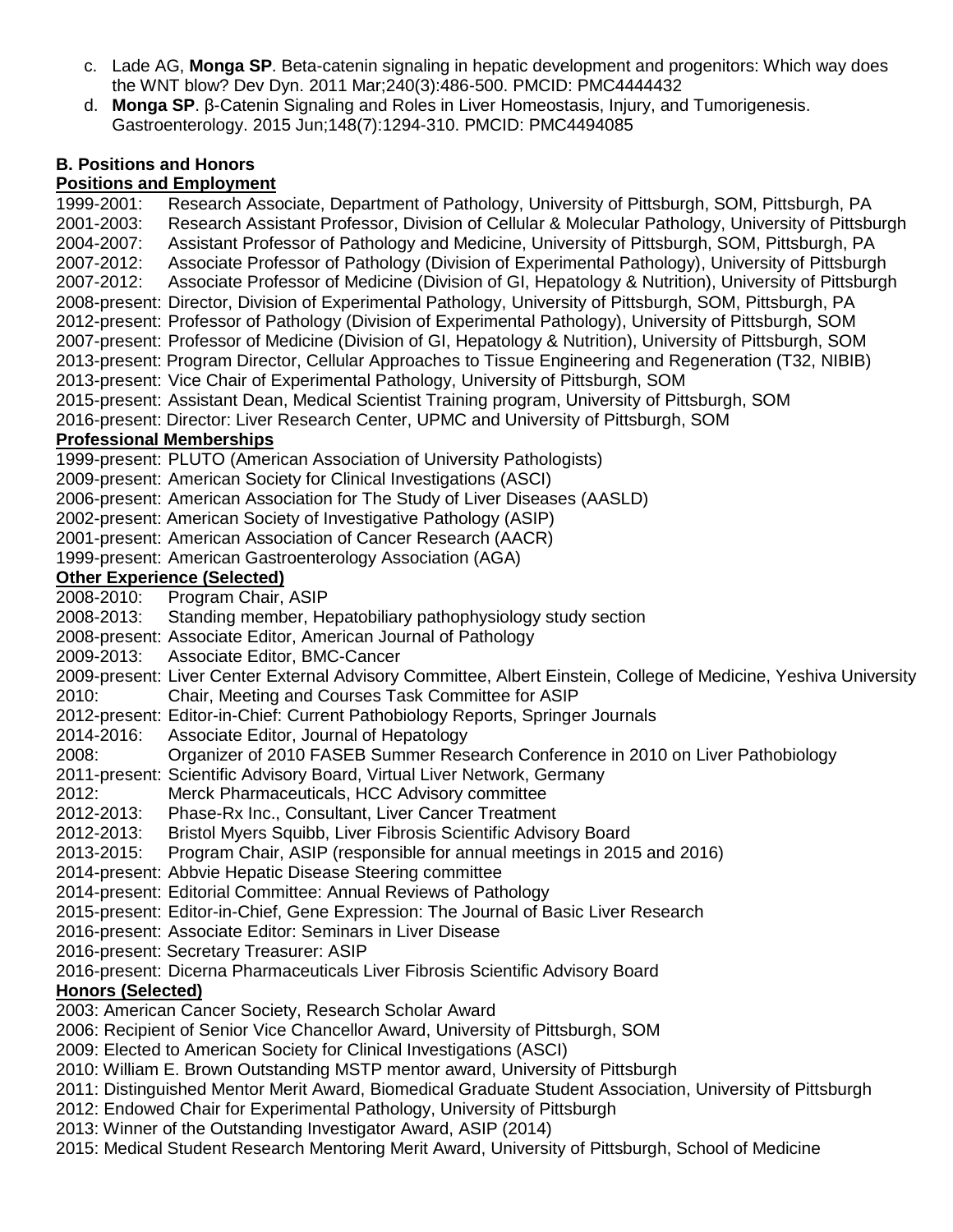## **C. Contribution to Science**

1. Work from my lab has characterized the role of **Wnt/-catenin signaling in liver regeneration**. Earlier studies as a postdoctoral fellow, formed the basis of my first R01 that have been funded since 2003. Using rat partial hepatectomy model and eventually genetic mouse models lacking  $\beta$ -catenin in hepatocytes, we showed its role in regulating cyclin-D1 expression after hepatectomy. Further, we determined that  $\beta$ -catenin activation during murine liver regeneration was under the control of Wnt signaling as mice lacking Wnt co-receptors LRP5/6, also showed a defect in liver regeneration similar to B-catenin KO. We have now identified an important role of macrophages as being sources of specific Wnt proteins that regulate B-catenin activity in hepatocytes in a paracrine fashion. Ongoing studies are also determining role of sinusoidal endothelial cells in this process. We also showed that  $\beta$ -catenin activation is critical for regeneration after toxicant induced liver injury in mice and patients. We have also demonstrated an important role of Wnt5a in terminating  $\beta$ -catenin signaling during regeneration when its signaling is no longer required after hepatocyte proliferation has  $\alpha$ concluded.  $\beta$ -Catenin activity was immediate after acetaminophen injury and essential for liver regeneration. Eventually, we have demonstrated that activation of  $\beta$ -catenin provides regenerative advantage to the liver in transgenic mice & after transient Wnt-1 overexpression. More recently, we have identified tri-iodothyronine to be a notable stimulant of  $\beta$ -catenin activation to induce cyclin-D1 expression and eventually liver regeneration. The role of  $\beta$ -catenin signaling in liver regeneration is now well appreciated and many labs have now reproduced the work and also added to the mechanisms of  $\beta$ -catenin activation during the process.

- a. Tan X, Behari J, Cieply B, Michalopoulos GK, **Monga SP.** Beta-catenin knockout reveals its role in liver growth and regeneration. Gastroenterology. 131: 1561-1572, 2006. PMID: 17101329
- b. Apte UA, Singh S, Zeng G, Cieply B, Virji M, Wu T and **Monga SP.** β-Catenin activation promotes liver regeneration after acetaminophen-induced liver injury. Am J Pathol. 2009 Sep;175(3):1056-65. PMCID: PMC2731124
- c. Fanti M, Singh S, Ledda-Columbano GM, Columbano M, **Monga SP.** Triiodothyronine induces hepatocyte proliferation by protein kinase A-dependent B-catenin activation in rodents. Hepatology. 2014 Jun;59(6):2309-20. PMCID: PMC3979513
- d. Jing Yang, Laura E. Mowry, Kari Nichole Nejak-Bowen, Hirohisa Okabe, Cassandra R. Diegel, Richard A. Lang, Bart O. Williams, **Monga SP.** Beta-catenin signaling in murine liver zonation and regeneration: A Wnt-Wnt situation. Hepatology 2014 Feb 20. PMCID: PMC4139486

2. Work from my lab has also defined an important role of  $\beta$ -catenin signaling during hepatic development. Using embryonic livers from various stages of hepatic development, we were the first to demonstrate active  $\beta$ catenin signaling in developing livers at the time of hepatoblast expansion. Using embryonic liver cultures, we showed its important role in hepatoblast proliferation, hepatocyte maturation and bile duct differentiation. Eventually we conditionally knocked out  $\beta$ -catenin in developing hepatoblasts using cre-lox, which led to embryonic lethality. This validated the role of  $\beta$ -catenin in liver development since lethality was associated failure of hepatoblast proliferation, bile duct differentiation and lack of hepatocyte maturation. Many other labs have now shown the role of  $\beta$ -catenin in hepatic development and have tried to identify the ligands necessary for  $\beta$ -catenin activation during hepato-biliary development including Wnt2b, Wnt9, Wnt5a, FGF and others. We have continued to work on hepatic development and have recently shown a calpain-mediated cleavage of  $\beta$ catenin which may be switching its proliferative function to maturation function in hepatocytes.

- a. Monga SP, Monga HK, Tan X, Mule K, Pediaditakis P, Michalopoulos GK. Beta-catenin antisense studies in embryonic liver cultures: role in proliferation, apoptosis, & lineage specification. Gastroenterology. 2003 Jan;124(1):202-16. PMID: 12512043.
- b. Micsenyi A, Tan X, Sneddon T, Michalopoulos GK, Monga SP.  $\beta$ -Catenin is Temporally Regulated During Normal Liver Development. Gastroenterology 2004 Apr;126(4):1134-46. PMID: 15057752
- c. Tan X, Yuan, Y, Zeng G, Apte U, Thompson M, Cieply B, Stolz D, Michalopoulos GK, Kaestner KH, Monga SP.  $\beta$ -Catenin deletion in hepatoblasts disrupts hepatic morphogenesis and survival during mouse development. Hepatology. 2008 May;47(5):1667-79. PMID: 18393386
- d. Lade A, Ranganathan S, Luo J, Monga SP. Calpain Induces N-terminal Truncation of β-Catenin in Normal Murine Liver Development: Diagnostic implications in hepatoblastomas. J Biol Chem. 2012 Jun 29;287(27):22789-98. PMCID: PMC3391133

3. While  $\beta$ -catenin is a known major downstream effector of Wnt signaling pathway, it can interact with various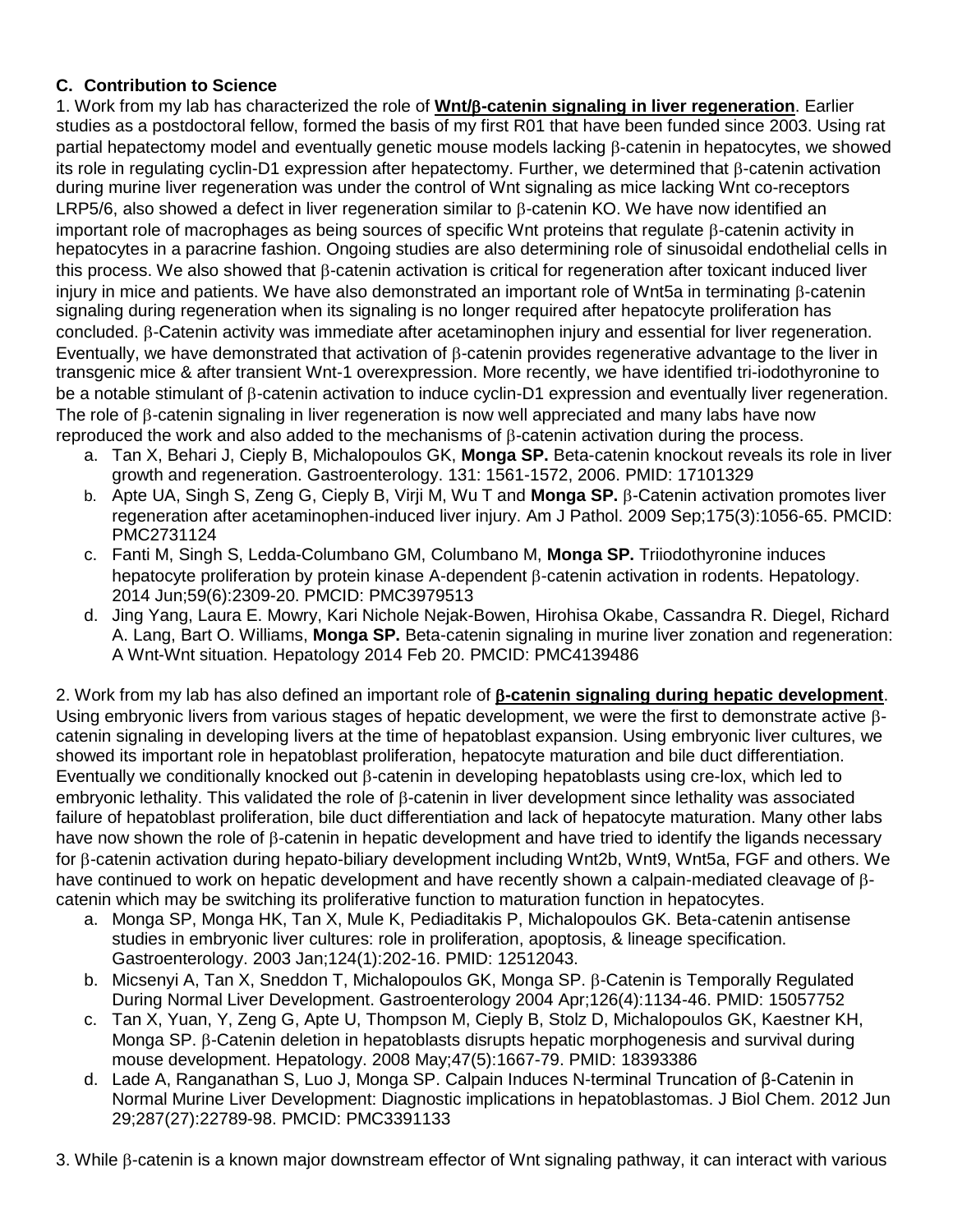other proteins independent of Wnt signaling. One of the major contribution of my laboratory to the general Wnt field have been identification of novel interactions of **B-catenin and its roles especially their relevance in hepatic pathobiology**. One such interaction we have identified is with the HGF receptor Met. HGF leads to tyrosine phosphorylation of  $\beta$ -catenin at specific residues (Y654 & Y670). We also showed that part of HGF's mitogenic activity is B-catenin dependent both *in vitro* and *in* vivo. Many others have now identified key role of Y654- $\beta$ -catenin in various pathologies including tumor biology. We also identified a novel complex of  $\beta$ -catenin with p65 subunit of  $NF$ - $\kappa$ B in hepatocytes. This complex suppressed p65 activity by restraining it in the  $cv$ toplasm. Inhibiting  $\beta$ -catenin to activate NF- $\kappa$ B may have implications in inflammation and injury. We have also demonstrated an important role of  $\beta$ -catenin in cholesterol and bile acid metabolism in hepatocytes.

- a. Zeng G, Apte U, Micsenyi A, Bell A, Monga SP. Tyrosine residues 654 & 670 in B-catenin are crucial in regulation of Met- $\beta$ -catenin interactions. Exp Cell Res. 2006 Aug 10. PMCID: PMC1820835
- b. Apte U, Micsenyi A, Muller P, Zeng G, Kaestner K, Monga SP, Role of B-catenin in HGF-induced hepatomegaly in mice. Hepatology. 2006 Oct;44(4):992-1002. PMID: 17006939
- c. Nejak-Bowen KN, Kikuchi A, Monga SP, B-Catenin-NF-<sub>K</sub>B interactions in murine hepatocytes: A complex to die for. Hepatology 2013 Feb;57(2):763-74. PMCID: PMC3566301
- d. Behari J, Yeh TH, Krauland L, Otruba W, Cieply B, Hauth B, Apte U, Wu T, Evans R, Monga SP. Liver specific B-catenin knockout mice exhibit defective bile acid and cholesterol homeostasis and increased susceptibility to diet-induced steatohepatitis. Am J Pathol. 2010 Feb;176(2):744-53. PMCID: PMC2808081

4. Activation of B-catenin signaling due to mutations or other mechanisms, in various tumors such as hepatoblastomas (HB) and a subset of HCCs, is known for more than 15 years now. However, what has been unclear is the functional and phenotypic characterization of these tumors that harbor B-catenin gene mutations. We have **contributed to the field of HB and HCC biology** through detailed characterization of patient samples to investigate genotype-phenotype relationship from a  $\beta$ -catenin perspective. We have identified an inverse correlation of  $\beta$ -catenin mutations and cirrhosis such that HCCs with CTNNB1 mutations have lesser fibrosis as compared to non-mutated counterparts. In fact we used transgenic mice expressing ser45-mutated -catenin in hepatocytes and showed no change in incidence of HCC in these mice after exposure to fibrosisinducing agents such as thioactemide. We also have identified biomarkers that could identify CTNNB1 mutations, as  $\beta$ -catenin immunohistochemistry is not always reliable. To that end we have identified EGFR, glutamine synthetase, regucalcin and lect2. In fact, we identified serum lect2 to reproducibly diagnose  $\beta$ catenin gene mutations in murine models of HCC, however this was not specific for HCC patients. We have also identified cooperation of  $\beta$ -catenin with other pathways to lead to tumorigenesis. In fact its association and synergism with Yes Associated protein (Yap) was shown to lead to development of HB.

- a. Cieply B, Zeng G, Singh T-P, Geller DA, Monga SP. Unique phenotype of hepatocellular cancers with exon-3 mutations in beta-catenin gene. Hepatology 2009 Mar;49(3):821-31
- b. Lee JM, Yang J, Newell PN, Singh S, Parwani A, Friedman SL, Nejak-Bowen KN, Monga SP. Betacatenin signaling in hepatocellular cancer. Implications in inflammation, fibrosis and proliferation. Cancer Letters, 2014, Feb 1;343(1):90-7. PMCID: PMC3874258
- c. Okabe H, Delgado E, Lee JM, Yang J, Kinoshita H, Hayashi H, Tsung A, Behari J, Beppu T, Baba H, Monga SP. Monga. Role of leukocyte cell-derived chemotaxin 2 as a biomarker in hepatocellular carcinoma. PLOS ONE 2014 Jun 3;9(6):e98817. PMCID: PMC4043833
- d. Tao J, Calvisi DF, Ranganathan S, Cigliano A, Zhou L, Singh S, Jiang L, Fan B, Terracciano L, Armeanu-Ebinger S, Ribback, Dombrowski F, Evert M, Chen X, **Monga SP**. Wnt/β-catenin and Yap pathways synergize to promote hepatoblastoma development in mice and men. Gastroenterology, 2014 May 14. pii: S0016-5085(14)00610-6. PMCID: PMC4143445

5. One of the major contributions of our lab has been to demonstrate the **impact of therapeutic -catenin inhibition for the treatment of HCC**. We have first demonstrated not all HCC cases will benefit from B-catenin suppression and in fact its inhibition may do more harm than good if  $\beta$ -catenin is suppressed in non-active tumors. However, a subset of HCC patients with B-catenin activation signature will be outstanding candidates for precision therapy. For this we have identified several novel inhibitors or repurposed drugs that could have potential clinical implications. More recently, we demonstrated in vivo that suppression of  $\beta$ -catenin in  $\beta$ catenin-mutated HCCs results in complete response and hence patients in this group would greatly benefit. Lastly, we showed redundancy of  $\beta$ -catenin and  $\gamma$ -catenin only at hepatocyte membrane such that  $\beta$ -catenin